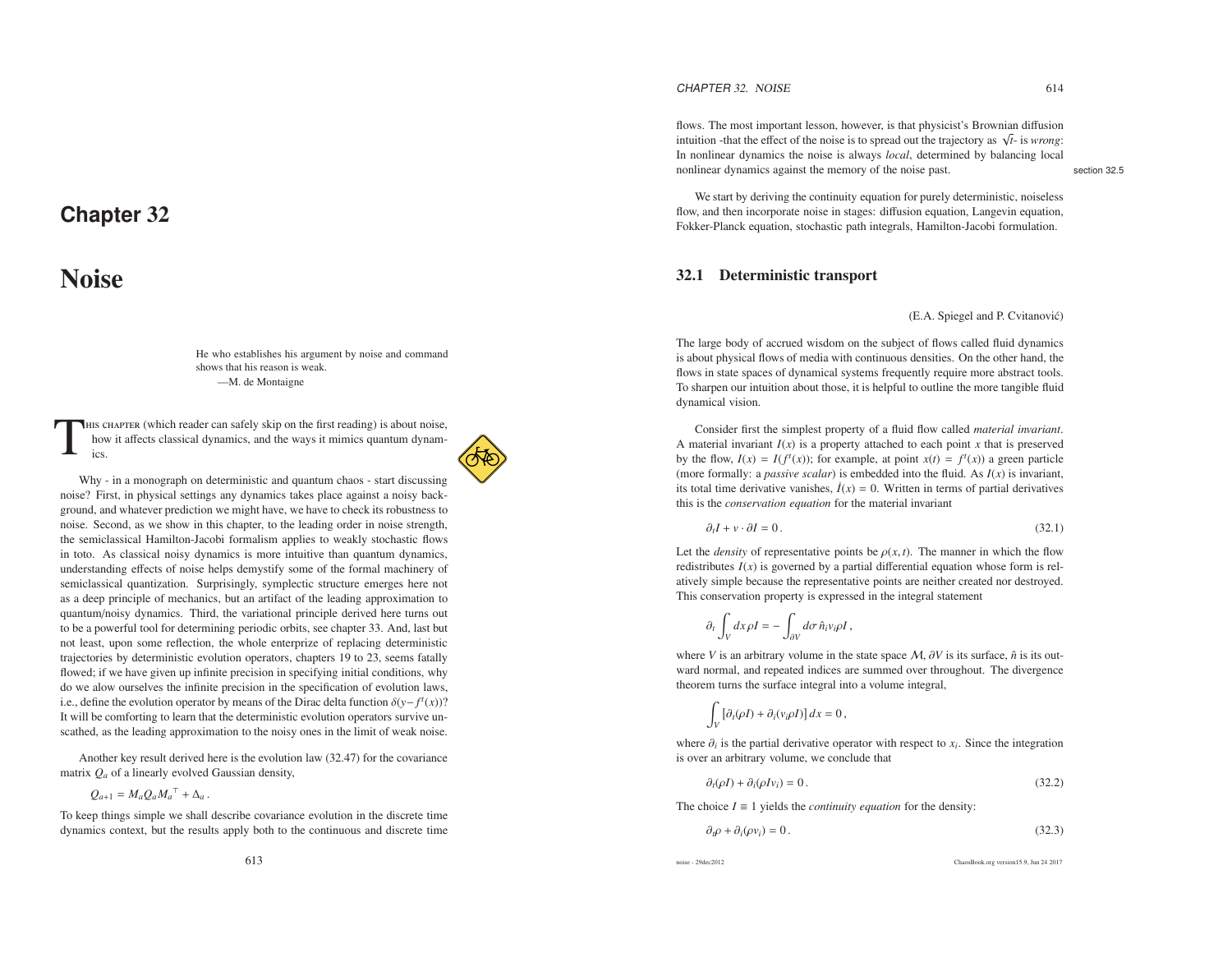Here we have used the language of fluid mechanics to ease the visualization, but, as we have seen in our previous derivation of the continuity equation (19.22), anydeterministic state space flow satisfies the continuity equation in any dimension.

Why -even though the dynamics is nonlinear- is this equation linear? As each deterministic orbit is distinct and intersects no other orbit, no 'particles' are created or destroyed, they are non-interacting, hence description in terms of linearevolution operators possible.

## 32.2 Brownian diffusion

Consider tracer molecules, let us say big, laggardly green molecules, embeddedin a denser gas of light molecules. Assume that the density of tracer molecules  $\rho$  compared to the background gas density is low, so we can neglect green-green collisions. Each green molecule, jostled by frequent collisions with the background gas, executes its own Brownian motion. The molecules are neither created nor destroyed, so their number within an arbitrary volume*V* changes with time only by the current density  $j_i$  flow through its surface  $\partial V$  (with  $\hat{n}$  its outward normal):

$$
\partial_t \int_V dx \rho = - \int_{\partial V} d\sigma \,\hat{n}_i j_i. \tag{32.4}
$$

The divergence theorem turns this into the conservation law for tracer density:

$$
\partial_t \rho + \partial_i j_i = 0. \tag{32.5}
$$

The tracer density  $\rho$  is defined as the average density of a 'material particle,' averaged over <sup>a</sup> subvolume large enough to contain many green (and still many more background) molecules, but small compared to the macroscopic observational scales. What is *j*? If the density is constant, on the average as many molecules leave the material particle volume as they enter it, so <sup>a</sup> reasonable phenomenological assumption is that the *average* current density (*not* the individual particle current density  $\rho v_i$  in (32.3)) is driven by the density gradient

$$
j_i = -D \frac{\partial \rho}{\partial x_i}.
$$
\n(32.6)

This is the *Fick law*, with the diffusion constant *D* a phenomenological parameter. Substituting this current into (32.5) yields the *di*ff*usion* or *heat* equation,

$$
\frac{\partial}{\partial t}\rho(x,t) = D\frac{\partial^2}{\partial x^2}\rho(x,t). \tag{32.7}
$$

For sake of streamlining the argumen<sup>t</sup> we have assumed in (32.6) that diffusion in*d* dimensions is time-invariant, homogenous and isotropic,  $\Delta(x, t) = 2D1$ . More generally, diffusion is described by <sup>a</sup> state space- (Toto, remember? we're not in 3 spatial dimensions anymore) and time-dependent symmetric *di*ff*usion tensor*  $\Delta_{ij} = \Delta_{ji}$ , with  $j_i = -\frac{1}{2}\Delta_{ij}\partial_j \rho$ , leading to the anisotropic diffusion equation

$$
\partial_t \rho(x,t) = \frac{1}{2} \partial_i \left( \Delta_{ij}(x,t) \partial_j \rho(x,t) \right). \tag{32.8}
$$

noise - 29dec2012

ChaosBook.org version15.9, Jun <sup>24</sup> <sup>2017</sup>

In practice, the diffusion tensor is almost always anisotropic. For example, physi cist's Brownian diffusion is <sup>a</sup> flow in the 6-dimensional {configuration, velocity}phase space, with white noise probability distribution  $\exp(-\mathbf{v}^2/2k_BT)$ , modeling random force kicks applied only to the 3 velocity variables <sup>v</sup>. In this case onethinks of diffusion coefficient  $D = k_B T/2$  as temperature.

### 32.2.1 Heat kernel

The heat equation we can solve analytically. Fourier transforming (32.7),

$$
\frac{\partial}{\partial t}\tilde{\rho}(k,t) = -Dk^2\tilde{\rho}(k,t), \qquad \rho(x,t) = \int \frac{dk}{2\pi}\tilde{\rho}(k,t) e^{ikx}, \qquad (32.9)
$$

substituting  $\dot{\rho}$ , integrating over time,

$$
\rho(x,t) = \int \frac{dk}{2\pi} \tilde{\rho}(k,0) e^{ikx - Dk^2t},
$$

and Fourier transforming back we obtain an exact solution of the heat equation interms of an initial Dirac delta density distribution,  $\rho(x, 0) = \delta(x - x_0)$ ,

$$
\rho(x,t) = \frac{1}{(4\pi Dt)^{d/2}} e^{-\frac{(x-x_0)^2}{4Dt}}.
$$
\n(32.10)

A field theorist will see this as reminiscent of the quantum free particle propagation (see sect. 37.2.2). The solution of the general, anisotropic case (32.8) (hereexact for all times) is

$$
\mathcal{L}_{FP}(x,t;x_0,0) = \frac{1}{\sqrt{\det(2\pi t \Delta)}} \exp\left[-\frac{1}{2t}(x^{\top} \frac{1}{\Delta}x)\right].
$$
 (32.11)

The average distance covered in time *<sup>t</sup>* obeys the di ffusion formula

$$
\langle (x - x_0)^2 \rangle_t = \int dx \rho(x, t) (x - x_0)^2 = 2dDt. \tag{32.12}
$$

The Einstein Brownian diffusion formula describes the 3-dimensional Brownian motion of heavy molecules jostled by thermal motions of the light molecules of the fluid. Here the diffusion is something much more general: it takes place in the dynamical state space of dimension *<sup>d</sup>*, and is described by di ffusion tensor $D \to \Delta_{ij}(x, t).$ 

### 32.2.2 Random walks

More insight into the evolution of the density of tracer molecules is obtained considering <sup>a</sup> *<sup>d</sup>*-dimensional random walk of an individual tracer molecule kicked by<sup>a</sup> stochastic term,

$$
\frac{dx}{dt} = \hat{\xi}(t). \tag{32.13}
$$

noise - 29dec2012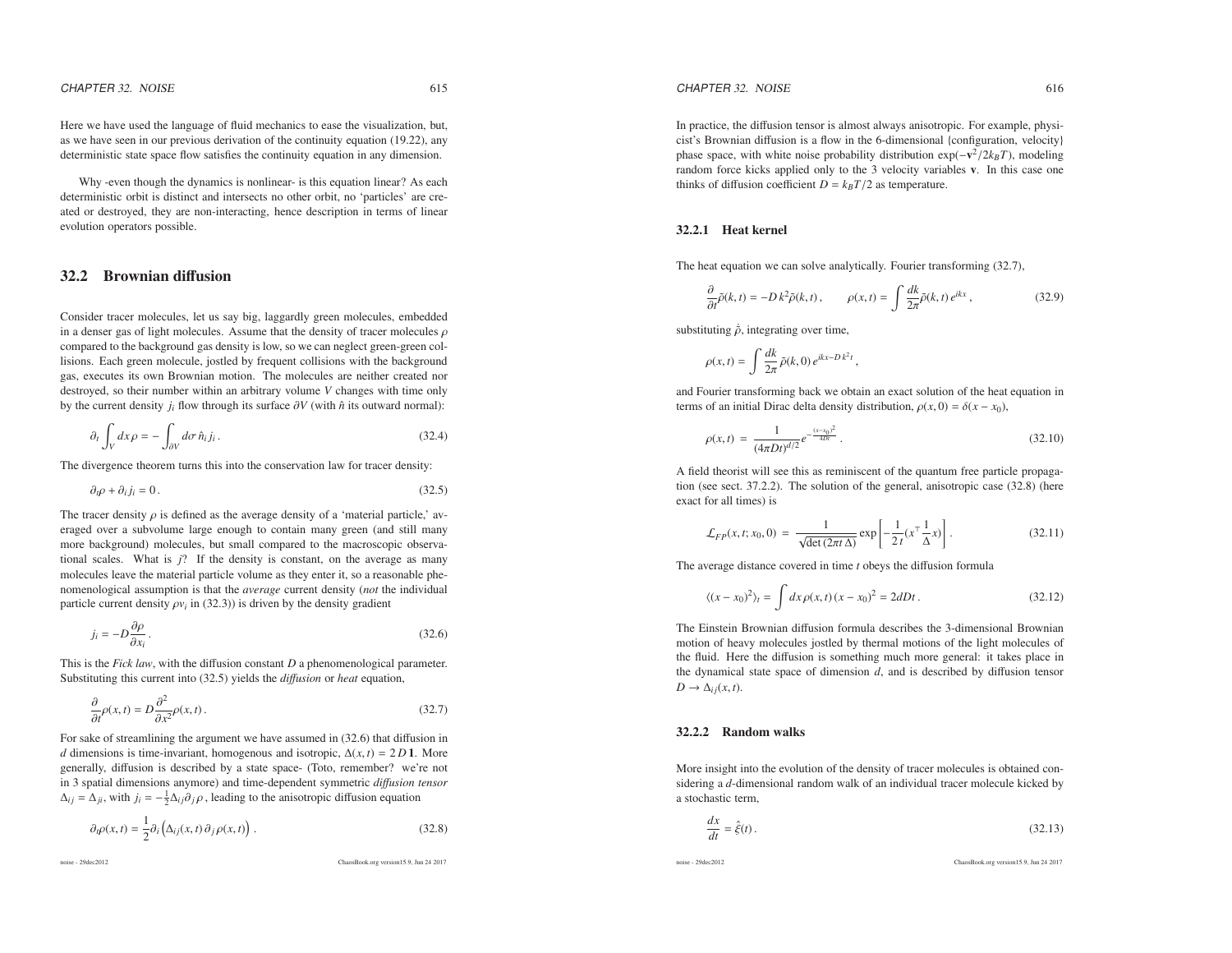(P. Cvitanović and D. Lippolis)

So far we have considered tracer molecule dynamics which is purely Brownian, with no deterministic 'drift'. Consider next <sup>a</sup> *<sup>d</sup>*-dimensional deterministic flow $\dot{x} = v(x)$  perturbed by a stochastic term  $\hat{\xi}$ ,

$$
\frac{dx}{dt} = v(x) + \hat{\xi}(t),\tag{32.19}
$$

where the deterministic velocity field  $v(x)$  is called 'drift' in the stochastic literature, and  $\hat{\xi}(t)$  is additive noise, uncorrelated in time. We shall refer to equations of this type as *Langevin equations*. The more genera<sup>l</sup> case of <sup>a</sup> tensor <sup>∆</sup>(*x*) which is <sup>a</sup> state space position dependent but time independent can be treated along the same lines. In this case the stochastic flow (32.19) is written as

$$
dx = v(x) dt + \sigma(x) d\xi(t), \qquad \langle \xi_n \xi_m^{\top} \rangle = \mathbf{1} \delta_{nm}, \quad \Delta = \sigma \sigma^{\top}.
$$
 (32.20)

 $\sigma(x)$  is called the 'diffusion matrix', and the noise is referred to as 'multiplicative'. Explicit time dependence in  $\Delta(x, t)$  would take us into world of non-autonomous, externally driven flows, beyond the comfort zone of ChaosBook.org.

As in (32.13), <sup>a</sup> way to make sense of (32.19) is to first construct the probability distribution for additive noise  $\xi$  at a short but finite time  $\delta\tau$ . In time  $\delta\tau$  the deterministic trajectory advances by  $v(x_n) \delta \tau$ . As  $\delta \tau$  is arbitrary, it is desirable that the diffusing cloud of noisy trajectories is given by <sup>a</sup> distribution that keeps its form as  $\delta \tau \to 0$ . This holds if the noise is Brownian, i.e., the probability that the trainetery reaches  $x_{\text{rel}}$  is given by a normalized Gaussian (22.14). trajectory reaches  $x_{n+1}$  is given by a normalized Gaussian (32.14),

$$
\mathcal{L}_{FP}(x_{n+1}, \delta \tau; x_n, 0) = \frac{1}{N} \exp\left[-\frac{1}{2\delta \tau} (\xi_n^\top \frac{1}{\Delta_n} \xi_n) \right]. \tag{32.21}
$$

Here  $\xi_n = \delta x_n - v(x_n) \delta \tau$ , the deviation of the noisy trajectory from the deter-<br>ministic one can be viewed either in terms of velocities ( $\ddot{x}$   $v(x)$ ) (continuous time ministic one, can be viewed either in terms of velocities  $\{x, v(x)\}$  (continuous time formulation), or finite time maps  $\{x_n \to x_{n+1}, x_n \to f^{\delta \tau}(x_n)\}\$  (discrete time formulation) lation),

$$
\delta x_n = x_{n+1} - x_n \simeq \dot{x}_n \, \delta \tau \,, \qquad f^{\delta \tau}(x_n) - x_n \simeq \nu(x_n) \, \delta \tau \,, \tag{32.22}
$$

where

 ${x_0, x_1, \dots, x_n, \dots, x_k} = {x(0), x(\delta \tau), \dots, x(n\delta \tau), \dots, x(t)}$  (32.23)

is a sequence of  $k + 1$  points  $x_n = x(t_n)$  along the noisy trajectory, separated by time increments  $\delta \tau = t/k$ .

The phenomenological Fick law current (32.6) is now <sup>a</sup> sum of two components, the material particle deterministic drift *<sup>v</sup>*(*x*) and the weak noise term

$$
j_i = v_i \rho - D \frac{\partial \rho}{\partial x_i}, \quad \left[ = v_i \rho - \frac{1}{2} \Delta_{ij}(x) \partial_j \rho(x, t) \right],
$$
 (32.24)

with the full, anisotropic and space-dependent version indicated in  $[\cdots]$ , and sum over repeated index *j* implied. Substituting this *j* into (32.5) <sup>y</sup>ields

$$
\partial_t \rho + \partial_i (\rho v_i) = D \partial^2 \rho \,. \tag{32.25}
$$

noise - 29dec2012

ChaosBook.org version15.9, Jun <sup>24</sup> <sup>2017</sup>

A way to make sense of  $\hat{\xi}(t)$  is to first construct the probability distribution for additive noise  $\xi$  at short but finite time steps  $\delta \tau$ , with  $t_{n+1} = t_n + \delta \tau$ , and the particle  $x_n = x(t_n)$  at time  $t_n$  executing a random walk,  $x_{n+1} = x_n + \xi(t_n)$ , where *x* is <sup>a</sup> *<sup>d</sup>*-dimensional state vector, and *<sup>x</sup>n*, *<sup>j</sup>* is its *j*th componen<sup>t</sup> at time *<sup>n</sup>*. The natural choice is that probability that the trajectory reaches  $x_{n+1}$  is given by a normalized Gaussian

$$
\mathcal{L}_{FP}(x_{n+1}, t_{n+1}; x_n, t_n) = \frac{1}{\sqrt{\det(2\pi\delta\tau\,\Delta)}} \exp\left[-\frac{1}{2\,\delta\tau}(\xi_n^{-1}\frac{1}{\Delta}\xi_n)\right],\qquad(32.14)
$$

 $\xi_n = x_{n+1} - x_n$ , characterized by zero mean and the diffusion tensor (covariance matrix),

$$
\langle \xi_j(t_n) \rangle = 0, \qquad \langle \xi_i(t_m) \xi_j^\top(t_n) \rangle = \delta \tau \Delta_{ij} \delta_{nm}, \qquad (32.15)
$$

where  $\langle \cdots \rangle$  stands for ensemble average over many realizations of the noise, and the superfix  $\top$  indicates a transpose. As the time discretization  $\delta\tau$  is arbitrary, the diffusing cloud of noisy trajectories should be described by <sup>a</sup> distribution thatkeeps its form as  $\delta \tau \to 0$ . Indeed, the semigroup property of a Gaussian kernel,

$$
\mathcal{L}_{FP}(x,t;x'',t'') = \int dx' \mathcal{L}_{FP}(x,t;x',t') \mathcal{L}_{FP}(x',t';x'',t''), \qquad (32.16)
$$

ensures that the distribution keeps its form under successive diffusive steps.  $\mathcal{L}_{FD}(x, t; x_0, 0)$  describes the diffusion at any time, including the integer time increments  $\{t_n\} = \{\delta \tau, 2\delta \tau, \cdots, n\delta \tau, \cdots\}$ , and thus provides a bridge between the continuous and discrete time formulations of noisy evolution.

**Example** 32.1 **Random walk in one dimension** The white noise  $\xi_n = x_{n+1} - x_n$ for <sup>a</sup> 1-dimensional diffusion process is <sup>a</sup> normally distributed random variable, withstandard normal (i.e., Gaussian) probability distribution function,

$$
\mathcal{L}_{FP}(x, t; x', t') = \frac{1}{\sqrt{4\pi D(t - t')}} \exp\left[-\frac{(x - x')^2}{4D(t - t')}\right],
$$
\n(32.17)

of mean <sup>0</sup>, variance <sup>2</sup>*D*(*<sup>t</sup>*−*t*′), and standard deviation √<sup>2</sup>*D*(*<sup>t</sup>* <sup>−</sup> *<sup>t</sup>*′), uncorrelated in time:

$$
\langle x_{n+1} - x_n \rangle = 0, \qquad \langle (x_{m+1} - x_m)(x_{n+1} - x_n) \rangle = 2D \,\delta \tau \,\delta_{mn} \,. \tag{32.18}
$$

section 32.4

## 32.3 Noisy trajectories

The connection between path integration and Brownian motion is so close that they are nearly indistinguishable. Unfortunately though, like <sup>a</sup> body and its mirror image, the sum over paths for Brownian motion is <sup>a</sup> theory having substance, while its path integral image exists mainlyin the eye of the beholder.

—L. S. Schulman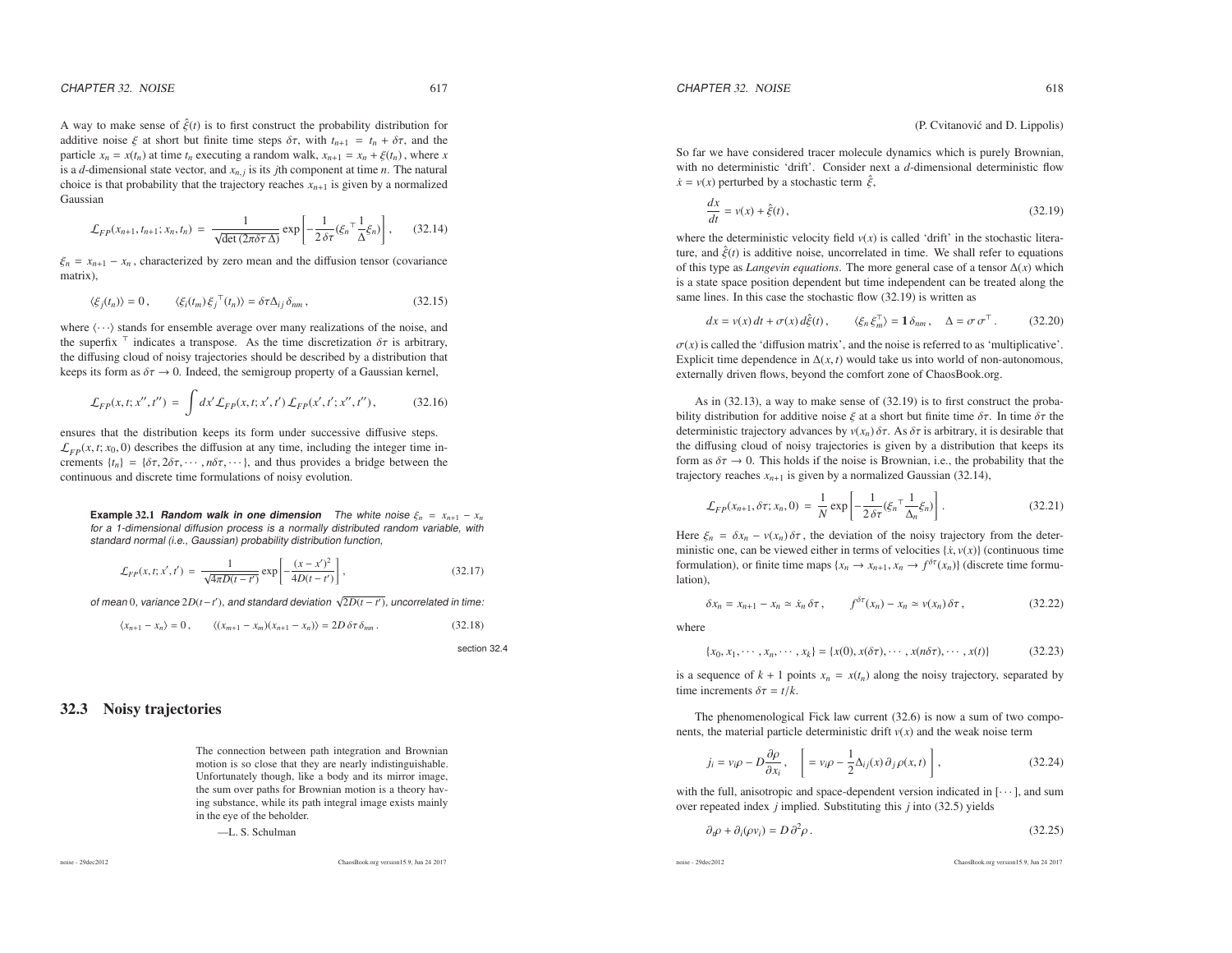In the general, anisotropic case (32.8) this equation is known as the *Fokker-Planck* or *forward Kolmogorov* equation

$$
\partial_i \rho + \partial_i (\rho v_i) = \frac{1}{2} \partial_i \left( \Delta_{ij}(x) \partial_j \rho(x, t) \right).
$$
 (32.26)

The left hand side,  $d\rho/dt = \partial_t \rho + \partial \cdot (\rho v)$ , is deterministic, with the continuity equation (32.3) recovered in the weak noise limit  $D \to 0$ . The right hand side<br>describes the diffusive transport in or out of the material particle volume. If the describes the diffusive transport in or out of the material particle volume. If the density is lower than in the immediate neighborhood, the local curvature is positive,  $\partial^2 \rho > 0$ , and the density grows. Conversely, for negative curvature diffusion lowers the local density thus smoothing the variability of  $\rho$ . Where is the density lowers the local density, thus smoothing the variability of  $\rho$ . Where is the density going globally?

If the system is bound, the probability density vanishes sufficiently fast outsidethe central region,  $\rho(x, t) \to 0$  as  $|x| \to \infty$ , and the total probability is conserved

$$
\int dx \rho(x,t) = 1.
$$

*Any* initial density  $\rho(x, 0)$  is smoothed by diffusion and with time tends to the natural measure, the invariant density

$$
\rho_0(x) = \lim_{t \to \infty} \rho(x, t),\tag{32.27}
$$

an eigenfunction  $\rho(x, t) = e^{st} \rho_0(x)$  of the time-independent Fokker-Planck equation

$$
\left(\partial_i v_i - D \partial^2 + s_\alpha\right) \rho_\alpha = 0\,,\tag{32.28}
$$

with vanishing eigenvalue  $s_0 = 0$ . Provided the noiseless classical flow is hyperbolic, in the vanishing noise limit the leading eigenfunction of the Fokker-Planck equation tends to natural measure (19.14) of the corresponding deterministic flow, the leading eigenvector of the Perron-Frobenius operator.

If the system is open, there is <sup>a</sup> continuous outflow of probability from the region under study, the leading eigenvalue is contracting, *<sup>s</sup>*<sup>0</sup> <sup>&</sup>lt; 0, and the density of the system tends to zero. In this case the leading eigenvalue  $s_0$  of the timeindependent Fokker-Planck equation (32.28) can be interpreted by saying that <sup>a</sup> finite density can be maintained by pumping back probability into the system at a constant rate  $\gamma = -s_0$ . The value of  $\gamma$  for which any initial probability density converges to <sup>a</sup> finite stationary equilibrium density is called the *escape rate*. Inthe noiseless limit this coincides with the deterministic escape rate (20.35).

The distribution (32.14) describes how an initial density of particles concentrated in a Dirac delta function at  $x_n$  spreads in time  $\delta \tau$ . In the Fokker-Planck description individual noisy Langevin trajectories (32.19) are replaced by the evolution of the density of noisy trajectories. The finite time Fokker-Planck evolution $\rho(x, t) = \left[ \mathcal{L}_{FP}^t \circ \rho \right] (x, 0)$  of an initial density  $\rho(x_0, 0)$  is obtained by a sequence of consecutive short-time steps (32.14)

$$
\mathcal{L}_{FP}(x_k, t; x_0, 0) = \int [dx] \, \exp\left\{-\frac{1}{4D\delta\tau} \sum_{n=0}^{k-1} [x_{n+1} - f^{\delta\tau}(x_n)]^2\right\},\qquad(32.29)
$$

noise - 29dec2012

ChaosBook.org version15.9, Jun <sup>24</sup> <sup>2017</sup>

where  $t = k \delta \tau$ , and the Gaussian normalization factor in (32.14) is absorbed into intermediate integrations by defining

$$
[dx] = \prod_{n=0}^{k-1} \frac{dx_n^d}{N_n}
$$
  
\n
$$
N_n = [\det (2\pi \delta \tau \Delta(x_n))]^{1/2}
$$
 (anisotropic diffusion tensor  $\Delta$ )  
\n
$$
= (4D\delta \tau)^{d/2}
$$
 (isotropic diffusion,  $\Delta(x) = 2 D \mathbf{1}$ ). (32.30)

As  $D \to 0$ , the distribution tends to the noiseless, deterministic Dirac delta func-<br>tion Perron Frobenius operator (10.10). The stochastic flow (32.10) can now be tion Perron-Frobenius operator (19.10). The stochastic flow (32.19) can now beunderstood as the continuous time,  $\delta \tau \to 0$  limit, with the velocity noise  $\hat{\xi}(t)$  a<br>Gaussian random variable of zero mean and covariance matrix Gaussian random variable of zero mean and covariance matrix

$$
\langle \hat{\xi}_j(t) \rangle = 0, \qquad \langle \hat{\xi}_i(t) \hat{\xi}_j(t') \rangle = \Delta_{ij} \, \delta(t - t'). \tag{32.31}
$$

It is worth noting that the continuous time flow noise  $\hat{\xi}(t)$  in (32.19) and (32.31) is dimensionally a velocity  $[x]/[t]$ , as  $\mathcal{L}_{FP}(x_{n+1}, \delta \tau; x_n, 0)$  is a probability density for velocity  $\xi$ , while the discrete time noise  $\xi$ , in (32.14) (32.15) is dimensionally a velocity  $\xi$ , while the discrete time noise  $\xi_n$  in (32.14), (32.15) is dimensionally a length [ $x$ ], as  $\rho(x, t)$  is a probability density for position  $x$ . The important point is that the same diffusion tensor∆(*x*) describes the diffusion both in the configurationspace and the velocity space.

The continuous time limit of (32.29),  $\delta \tau = t/k \rightarrow 0$ , defines formally the lear Planck evolution operator Fokker-Planck evolution operator

$$
\mathcal{L}_{FP}(x, t; x_0, 0) = \int [dx] \, \exp\left\{-\frac{1}{4D} \int_0^t [x(\tau) - v(x(\tau))]^2 d\tau\right\} \tag{32.32}
$$

as <sup>a</sup> stochastic path (or Wiener) integral for <sup>a</sup> noisy flow, and the associated continuous time Fokker-Planck (or forward Kolmogorov) equation (32.26) describes the time evolution of <sup>a</sup> density of noisy trajectories. We have introduced noise phenomenologically, and used the weak noise assumption in retaining only thefirst derivative of  $\rho$  in formulating the Fick law (32.6) and including noise additively in (32.24). The  $\delta \tau \to 0$  limit and the proper definition of  $\dot{x}(\tau)$  are delicate issues of no import for the applications studied here. A full theory of stochasticODEs is much subtler, but this will do for our purposes.

The exponen<sup>t</sup>

$$
-\frac{1}{4D\,\delta\tau}\left[x_{n+1}-f^{\delta\tau}(x_n)\right]^2 \simeq -\frac{\delta\tau}{4D}\left[\dot{x}(\tau)-v(x(\tau))\right]^2\tag{32.33}
$$

can be interpreted as <sup>a</sup> cost function which penalizes deviation of the noisy trajectory  $\delta x$  from its deterministic prediction  $v \, \delta \tau$ , or, in the continuous time limit, the deviation of the noisy trajectory tangent ˙*<sup>x</sup>* from the deterministic velocity field *<sup>v</sup>*. Its minimization is one of the most important tools of the optimal control theory, with velocity  $\dot{x}(\tau)$  along a trial path varied with aim of minimizing its distance to the target  $v(x(\tau))$ .

noise - 29dec2012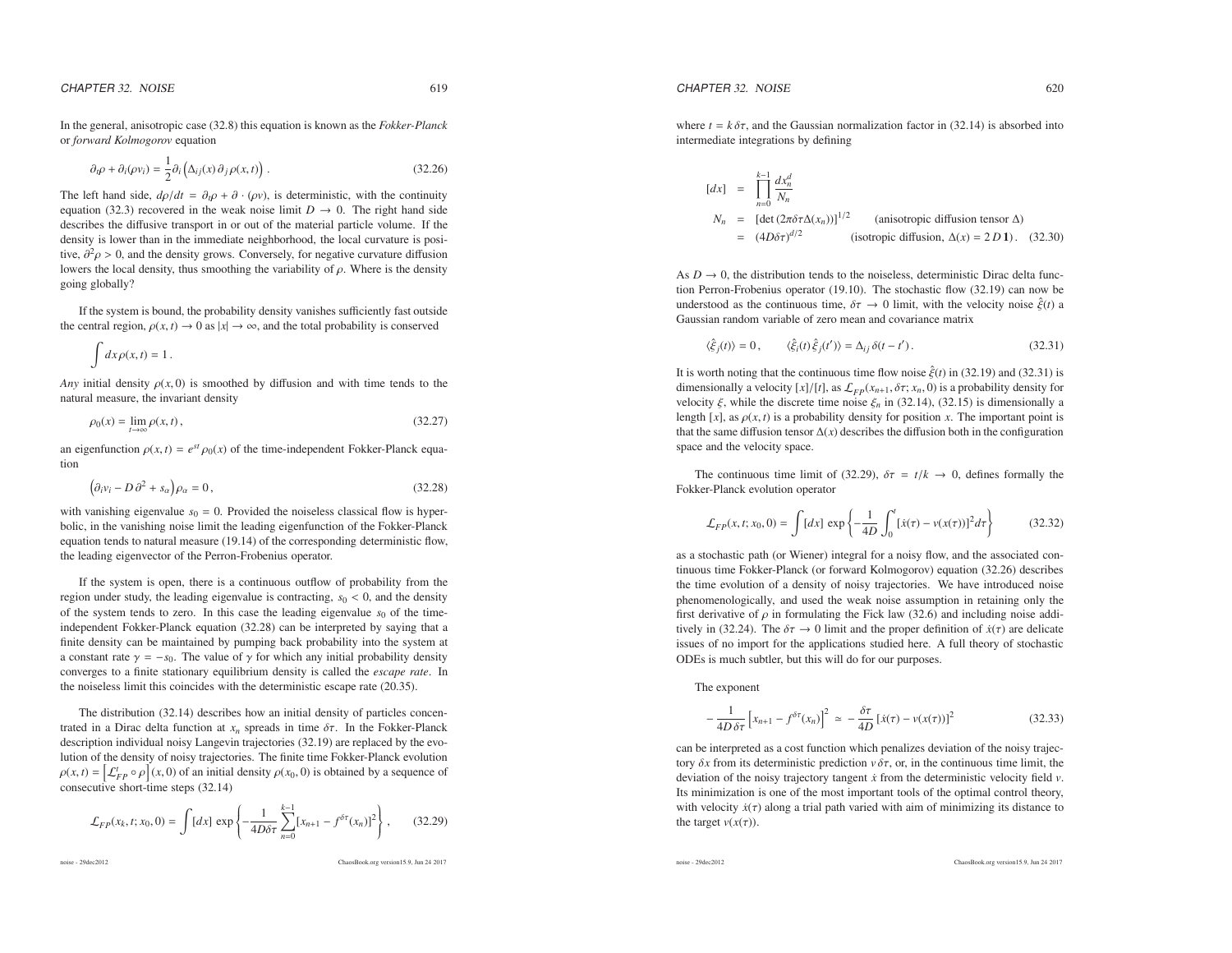## 32.4 Noisy maps

### (P. Cvitanović and D. Lippolis)

For pedagogical reasons we shall often find it convenient to consider <sup>a</sup> noisy *discrete time* dynamical system

$$
x_{n+1} = f(x_n) + \xi_n, \tag{32.34}
$$

where *x* is a *d*-dimensional state vector, and  $x_{n,j}$  is its *j*th component at time *n*. In the Fokker-Planck description individual noisy trajectories are replaced by theevolution of the density of noisy trajectories, with the  $\xi_n = x_{n+1} - f(x_n)$  probability distribution of zero mean and diffusion tensor, and the time increment in (32.15)set to  $\delta \tau = 1$ ,

$$
\langle \xi_{n,j} \rangle = 0, \qquad \langle \xi_{n,i} \xi_{m,j}^{\top} \rangle = \Delta_{ij}(x_n) \delta_{nm} \,. \tag{32.35}
$$

As we shall show, in nonlinear dynamics the noise is *never* isotropic and/or homogeneous. Even if the infinitesimal time step noise (32.14) covariance matrixin  $(32.20)$  were independent of the state space position *x*, this cannot be true of  $\Delta(x)$  for the discrete time flow (32.34) obtained by the Poincaré section reduction method of sect. 3.1, as the return times (3.1) and the noise accumulated along thecorresponding trajectory segments depend on the starting Poincaré section point. Indeed, as we shall argue in sect. 32.5, in nonlinear dynamics *all noise is local*. As long as the noise distribution at *<sup>x</sup>* is autonomous (not explicitly dependent ontime) the stochastic flow (32.34) can be written as  $x_{n+1} = x_n + \sigma(x_n) \xi_n$ , where  $\Delta = \sigma \sigma^{\top}$ , and  $\sigma(x)$  is the multiplicative noise diffusion matrix defined in (32.20).

The action of discrete one-time step *Fokker-Planck evolution operator* on the density distribution <sup>ρ</sup> at time *<sup>k</sup>*,

$$
\rho_{k+1}(y) = [L_{FP} \rho_k](y) = \int dx \, L_{FP}(y, x) \rho_k(x)
$$
  

$$
\mathcal{L}_{FP}(y, x) = \frac{1}{N(x)} e^{-\frac{1}{2}(y - f(x))^{\top} \frac{1}{\Delta(x)}(y - f(x))},
$$
 (32.36)

is centered on the deterministic step  $f(x)$  and smeared out diffusively by noise. Were diffusion uniform and isotropic,  $\Delta(x) = 2 D \mathbf{1}$ , the Fokker-Planck evolution operator would be proportional to  $\exp(-{y - f(x)}^2/2\Delta)$ , i.e., the penalty for stray- ing from the deterministic path is just <sup>a</sup> quadratic error function. The *<sup>k</sup>*th iterate of  $\mathcal{L}_{FP}^k(x_k; x_0) = \mathcal{L}_{FP}(x_k, t; x_0, 0)$  is a *d*-dimensional path integral over the *k* − 1 intermediate noisy trajectory points,

$$
\mathcal{L}_{FP}^{k}(x_k; x_0) = \int [dx] \, e^{-\frac{1}{2} \sum_n (x_{n+1} - f(x_n)^T) \frac{1}{\Delta(x_n)} (x_{n+1} - f(x_n))}, \tag{32.37}
$$

where the Gaussian normalization factor in  $(32.36)$  is absorbed into intermediate integrations by defining

$$
[dx] = \prod_{n=1}^{k-1} \frac{dx_n^d}{N_n}, \qquad N_n = \sqrt{(2\pi)^d \det \Delta(x_n)}.
$$
 (32.38)

noise - 29dec2012

ChaosBook.org version15.9, Jun <sup>24</sup> <sup>2017</sup>

$$
\tilde{\rho}_{k-1}(x) = [\mathcal{L}_{FP}^{\dagger} \tilde{\rho}_k](x) = \int [dy] e^{-\frac{1}{2}(y-f(x))^{\top} \frac{1}{\Delta}(y-f(x))} \tilde{\rho}_k(y), \quad (32.39)
$$

which transports a density concentrated around the point  $f(x)$  to a density concentrated around the previous point *<sup>x</sup>* and adds noise to it. In the deterministic, vanishing noise limit this is the Koopman operator (A19.1).

The Fokker-Planck evolution operator (32.36) is non-hermitian and non-unitary. For example, if the deterministic flow is contracting, the natural measure (the leading right eigenvector of the evolution operator) will be concentrated and peaked, but then the corresponding left eigenvector has to be broad and flat, as backwardin time the deterministic flow is expanding. We shall denote by  $\rho_{\alpha}$  the right eigenvectors of  $\mathcal{L}_{FP}$ , and by  $\tilde{\rho}_{\alpha}$  its left eigenvectors, i.e., the right eigenvectors of the adjoint operator  $\mathcal{L}_{FP}^{\dagger}$ .

## 32.5 All nonlinear noise is local

I ain't gonna work for Maggie's pa no more No, I ain't gonna work for Maggie's pa no moreWell, he puts his cigar Out in your face just for kicks— Bob Dylan, *Maggie's Farm*

(P. Cvitanović and D. Lippolis)

Our main goal in this section is to convince the reader that the diffusive dynamics of nonlinear flows is *fundamentally di*ff*erent from Brownian motion*, with the flow inducing <sup>a</sup> local, history dependent noise. In order to accomplish this, we generalize here the notion of invariant deterministic recurrent solutions, such as fixed points and periodic orbits, to noisy flows. While <sup>a</sup> Langevin trajectory (32.34) can never return exactly to the initial point and thus cannot ever be periodic, in the Fokker-Planck formulation (32.37) <sup>a</sup> recurrent motion can be defined as one where <sup>a</sup> peaked distribution returns to the initial neighborhood after time *<sup>n</sup>*. Recurrence so defined not only coincides with the classical notion of <sup>a</sup> recurrent orbit in the vanishing noise limit, but it also enables us to derive exact formulas for howthis local, history dependent noise is to be computed.

As the function  $x_{n+1} - f(x_n)$  is a nonlinear function, in general the path integral (32.37) can only be evaluated numerically. In the vanishing noise limit theGaussian kernel sharpens into the Dirac  $\delta$ -function, and the Fokker-Planck evolution operator reduces to the deterministic Perron-Frobenius operator (19.10).

noise - 29dec2012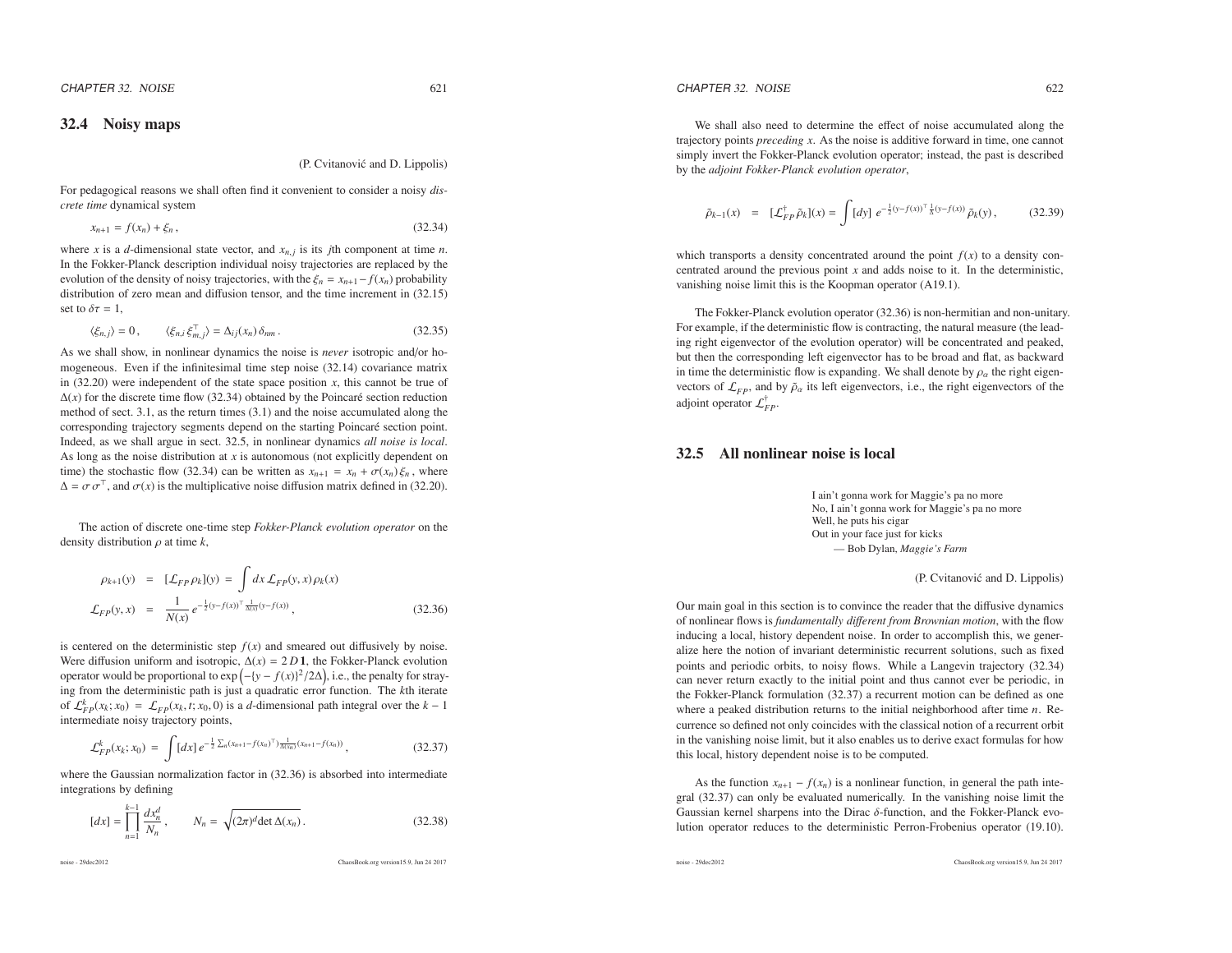For weak noise the Fokker-Planck evolution operator can be evaluated perturbatively as an asymptotic series in powers of the diffusion constant, centered on the deterministic trajectory. Here we retain only the linear term in this series, which has <sup>a</sup> particulary simple dynamics given by <sup>a</sup> covariance matrix evolution formula(see (32.47) below) that we now derive.

We shift local coordinates labeled at time '*<sup>a</sup>*′ to the deterministic trajectory{..., *x*<sub>-1</sub>, *x*<sub>0</sub>, *x*<sub>1</sub>, *x*<sub>2</sub>,...,} centered coordinate frame  $x = x_a + z_a$ , Taylor expand  $f(x) = f(x) = x_a + M z_0 + y_a$  and approximate the noisy map (32.34) by its  $f(x) = f_a(z_a) = x_{a+1} + M_a z_a + \cdots$ , and approximate the noisy map (32.34) by its linearization,

$$
z_{a+1} = M_a z_a + \xi_a, \quad M_{ij}(x) = \partial f_i / \partial x_j,
$$
\n(32.40)

with the deterministic trajectory points at  $z_a = z_{a+1} = 0$ , and  $M_a = M(x_a)$  the one time step Jacobian matrix. The corresponding linearized Fokker-Planck evolution operator (32.36) action on density  $\rho_a(z_a) = \rho(x_a + z_a, a)$  is given in the local coordinates by

$$
\rho_{a+1}(z_{a+1}) = \int dz_a \, \mathcal{L}_{FP}^a(z_{a+1}, z_a) \rho_a(z_a) \tag{32.41}
$$

by the linearization (32.40) centered on the deterministic trajectory

$$
\mathcal{L}_{FP}^{a}(z_{a+1}, z_a) = \frac{1}{N} e^{-\frac{1}{2}(z_{a+1} - M_a z_a)^T} \frac{1}{\Delta_a}(z_{a+1} - M_a z_a) \tag{32.42}
$$

The superscript '*a*' in  $\mathcal{L}_{FP}^a$  distinguishes the local, linearized Fokker-Planck evolution operator coordinate frame  $z_a = x - x_a$  centered on the deterministic trajectory point  $x_a$  from the full global evolution operator  $(32.37)$ , in global coordinate system *<sup>x</sup>*.

The kernel of the linearized Fokker-Planck evolution operator (32.42) is <sup>a</sup> Gaussian. As <sup>a</sup> convolution of <sup>a</sup> Gaussian with <sup>a</sup> Gaussian is again <sup>a</sup> Gaussian, we investigate the action of the linearized Fokker-Planck evolution operator on <sup>a</sup>normalized, cigar-shaped Gaussian density distribution

$$
\rho_a(z) = \frac{1}{C_a} e^{-\frac{1}{2}z^{\top} \frac{1}{Q_a} z}, \qquad C_a = [\det(2\pi \, Q_a)]^{1/2}, \qquad (32.43)
$$

and the action of the linearized adjoint Fokker-Planck evolution operator on density

$$
\tilde{\rho}_a(z) = \frac{1}{C_a} e^{-\frac{1}{2}z^{\top} \frac{1}{Q_a} z}, \qquad C_a = \left[ \det(2\pi \, \tilde{Q}_a) \right]^{1/2}, \tag{32.44}
$$

also centered on the deterministic trajectory, with strictly positive  $\left[ d \times d \right]$  covariance matrices  $Q$ ,  $\tilde{Q}$ . Label '*a*' plays a double role, and  $\{a + 1, a\}$  stands both for the {next, initial} space partition and for the times the trajectory lands in these partitions. The linearized Fokker-Planck evolution operator (32.42) maps theGaussian  $\rho_a(z_a)$  into the Gaussian

$$
\rho_{a+1}(z_{a+1}) = \frac{1}{C_a} \int [dz_a] \, e^{-\frac{1}{2} \left[ (z_{a+1} - M_a z_a)^{\top} \frac{1}{\Delta_a} (z_{a+1} - M_a z_a) + z_a^{\top} \frac{1}{Q_a} z_a \right]} \tag{32.45}
$$

noise - 29dec2012

L

ChaosBook.org version15.9, Jun <sup>24</sup> <sup>2017</sup>

one time step later. Likewise, linearizing the adjoint Fokker-Planck evolutionoperator (32.39) around the *<sup>x</sup><sup>a</sup>* trajectory point <sup>y</sup>ields:

$$
\tilde{\rho}_a(z_a) = \frac{1}{C_{a+1}} \int [dz_{a+1}] e^{-\frac{1}{2}[(z_{a+1} - M_a z_a)^{-1} \frac{1}{\lambda_a} (z_{a+1} - M_a z_a) + z_{a+1}^{-1} \frac{1}{\tilde{Q}_{a+1}} z_{a+1}]} (32.46)
$$

Completing the squares, integrating and substituting (32.43), respectively (32.44)we obtain the formula for covariance matrix evolution forward in time,

$$
Q_{a+1} = M_a Q_a M_a^{\top} + \Delta_a \,. \tag{32.47}
$$

In the adjoint case, the evolution of the  $\tilde{Q}$  is given by

$$
M_a \tilde{Q}_a M_a^{\top} = \tilde{Q}_{a+1} + \Delta_a \,. \tag{32.48}
$$

The two covariance matrices differ, as the adjoint evolution  $\tilde{Q}_a$  is computed by going backwards along the trajectory. These *covariance evolution* rules are the basis of all that follows.

Think of the initial covariance matrix (32.43) as an error correlation matrix describing the precision of the initial state, <sup>a</sup> cigar-shaped probability distribution $\rho_a(z_a)$ . In one time step this density is deterministically advected and deformed into density with covariance  $MQM^{\top}$ , and then the noise  $\Delta$  is added: the two kinds of independent uncertainties add up as sums of squares, hence the covariance evolution law (32.47), resulting in the Gaussian ellipsoid whose widths and orientation are given by the singular values and singular vectors (6.13) of the covariancematrix. After *n* time steps, the variance  $Q_a$  is built up from the deterministically propagated  $M_a^n Q_{a-n} M_a^{nT}$  initial distribution, and the sum of noise kicks at intervening times,  $M_a^k \Delta_{a-k} M_a^{kT}$ , also propagated deterministically.

The pleasant surprise is that the evaluation of this noise requires no Fokker-Planck PDE formalism. The width of <sup>a</sup> Gaussian packet centered on <sup>a</sup> trajectory is fully specified by <sup>a</sup> deterministic computation that is already <sup>a</sup> pre-computed byproduct of the periodic orbit computations; the deterministic orbit and its linearstability. We have attached label '*a*' to  $\Delta_a = \Delta(x_a)$  in (32.47) to account for the noise distributions that are inhomogeneous state space dependent, but time the noise distributions that are inhomogeneous, state space dependent, but timeindependent multiplicative noise.

## 32.6 Weak noise: Hamiltonian formulation

All imperfection is easier to tolerate if served up in smalldoses.

— Wislawa Szymborska

(G. Vattay and P. Cvitanović)

In the spirit of the WKB approximation (to be fully developed in chapter 36), we shall now study the evolution of the probability distribution by rewriting it as

$$
\rho(x,t) = e^{\frac{1}{2D}R(x,t)}.
$$
\n(32.49)

noise - 29dec2012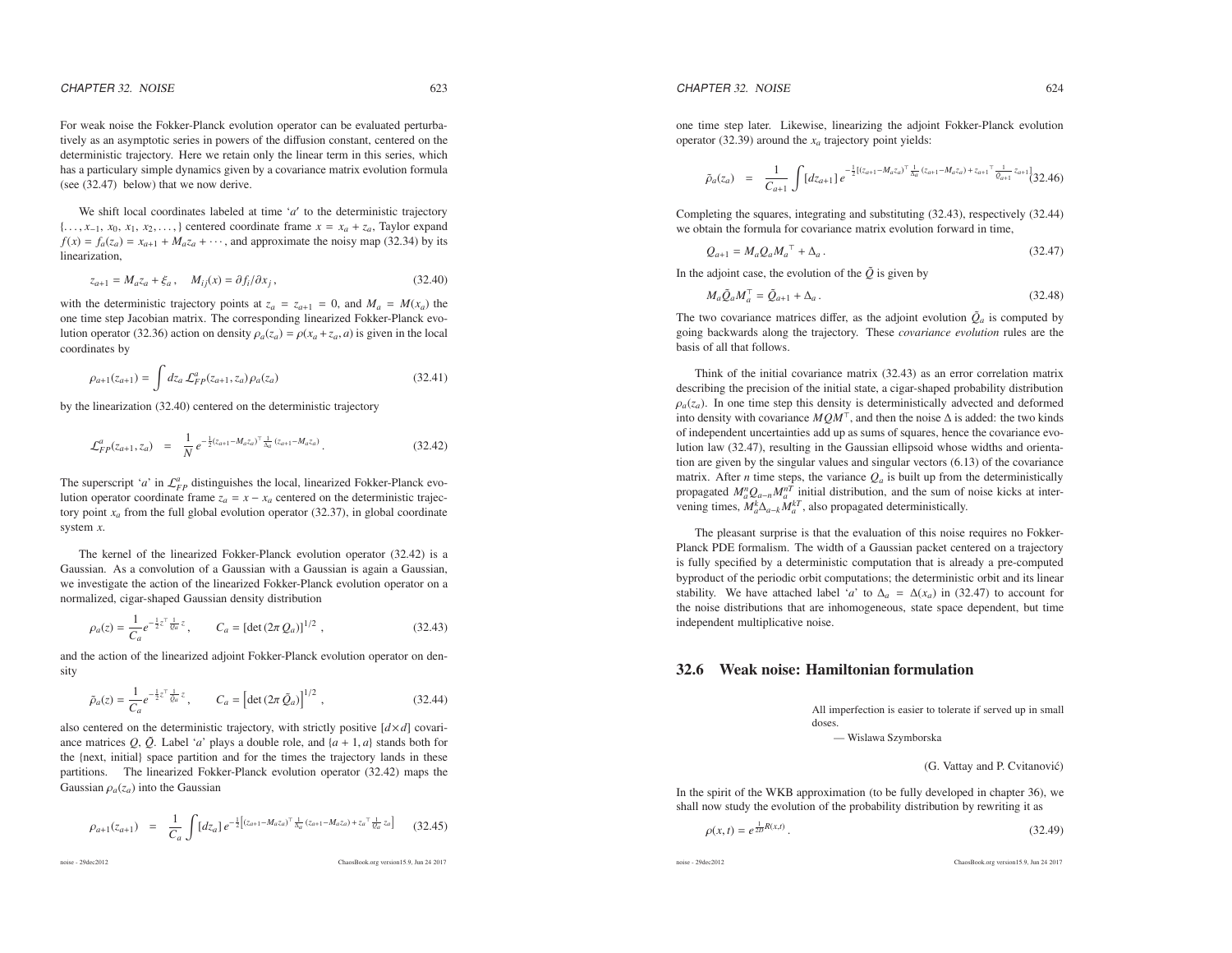CHAPTER 32. NOISE  $R$  32. NOISE 625

The time evolution of*R* is <sup>g</sup>iven by

 $\partial_t R + v \partial R + (\partial R)^2 = D \partial v + D \partial^2 R$ .

Consider now the weak noise limit and drop the terms proportional to*<sup>D</sup>*. Theremaining equation

$$
\partial_t R + H(x, \partial R) = 0
$$

is known as the Hamilton-Jacobi equation . The function*R* can be interpreted as the Hamilton's principal function, corresponding to the Hamiltonian

 $H(x, p) = p v(x) + p^2/2$ ,

with the Hamilton's equations of motion

$$
\dot{x} = \partial_p H = v + p
$$
  
\n
$$
\dot{p} = -\partial_x H = -A^{\top} p,
$$
\n(32.50)

where*A* is the stability matrix (4.3)

$$
A_{ij}(x) = \frac{\partial v_i(x)}{\partial x_j}.
$$

The noise Lagrangian is then

$$
L(x, \dot{x}) = \dot{x} \cdot p - H = \frac{1}{2} [\dot{x} - v(x)]^2.
$$
 (32.51)

We have come the full circle - the Lagrangian is the exponen<sup>t</sup> of our assumedGaussian distribution (32.33) for noise  $\xi^2 = [x - v(x)]^2$ . What is the meaning of this Hamiltonian, Lagrangian? Consider two points *<sup>x</sup>*<sup>0</sup> and *<sup>x</sup>*. Which noisy path is the most probable path that connects them in time *<sup>t</sup>*? The probability of <sup>a</sup> given path  $P$  is given by the probability of the noise sequence  $\xi(t)$  which generates the path. This probability is proportional to the product of the noise probabilityfunctions (32.33) along the path, and the total probability for reaching  $x$  from  $x$ functions (32.33) along the path, and the total probability for reaching x from  $x_0$  in time t is given by the sum over all paths, or the stochastic path integral (Wiener integral)

$$
P(x, x_0, t) \sim \sum_{\mathcal{P}} \prod_j p(\xi(\tau_j), \delta \tau_j) = \int \prod_j d\xi_j \left(\frac{\delta \tau_j}{4\pi D}\right)^{d/2} e^{-\frac{\xi(\tau_j)^2}{4D} \delta \tau_i} \rightarrow \frac{1}{Z} \sum_{\mathcal{P}} \exp\left(-\frac{1}{4D} \int_0^t d\tau \xi^2(\tau)\right),
$$
 (32.52)

where  $\delta \tau_i = \tau_i - \tau_i$ , and the normalization constant is

$$
\frac{1}{Z} = \lim \prod_i \left(\frac{\delta \tau_i}{2\pi D}\right)^{d/2}.
$$

noise - 29dec2012

The most probable path is the one maximizing the integral inside the exponential. If we express the noise (32.19) as

 $\xi(t) = \dot{x}(t) - v(x(t)),$ 

the probability is maximized by the variational principle

$$
\min \int_0^t d\tau [\dot{x}(\tau) - v(x(\tau))]^2 = \min \int_0^t L(x(\tau), \dot{x}(\tau)) d\tau.
$$

By the standard arguments, for <sup>a</sup> given *<sup>x</sup>*, *<sup>x</sup>* ′ and *<sup>t</sup>* the probability is maximized by a solution of Hamilton's equations (32.50) that connects the two points  $x_0 \rightarrow x'$ a solution of Hamilton's equations (32.50) that connects the two points  $x_0 \to x$  in time *t*. The solution is a bit boring:  $\dot{x} = v$ ,  $p = 0$ , and lives in the initial, *d*-dimensional state space, so not much is to be made of this surprising appearanceof Hamiltonians.

## **Resum ´ e´**

When <sup>a</sup> deterministic trajectory is smeared out under the influence of Gaussian noise of strength*<sup>D</sup>*, the deterministic dynamics is recovered in the weak noiselimit  $D \to 0$ . The effect of the noise can be taken into account by adding noise corrections to the classical trace formula corrections to the classical trace formula.

Symplectic structure emerges here not as <sup>a</sup> deep principle of mechanics, but an artifact of the leading approximation to quantum/noisy dynamics, not respected by higher order corrections. The same is true of semiclassical quantum dynamics;higher corrections do not respec<sup>t</sup> canonical invariance.

## **Commentary**

**Remark** 32.1 <sup>A</sup> brief history of noise. The theory of stochastic processes is <sup>a</sup> vast subject, starting with the Laplace 1810 memoir [32.43], spanning over centuries, and over disciplines ranging from pure mathematics to impure finance. The presentation givenhere is based on the Cvitanović and Lippolis 2012 Maribor lectures [32.1]. The material reviewed is standard [32.2, 32.3, 32.44], but needed in order to set the notation for what is new here, the role that local Fokker-Planck operators play in defining stochastic neighborhoods of periodic orbits. We enjoyed reading van Kampen classic [32.2], especially his railings against those who blunder carelessly into nonlinear landscapes. Having committed this careless chapter to print, we shall no doubt be cast to <sup>a</sup> special place on the long list of van Kampen's sinners (and not for the first time, either). A more specialized monograph like Risken's [32.3] will do just as well. Schulman's monograph [32.12] contains <sup>a</sup> very readable summary of Kac's [32.13] exposition of Wiener's integral over stochastic paths. The standard Langevin equation [32.41] is <sup>a</sup> stochastic equation for <sup>a</sup> Brownian particle, in which one replaces the Newton's equation for force by two counterbalancing forces: random accelerations  $\xi(t)$  which tend to smear out a particle trajectory, and a damping term which drives the velocity to zero. In this context  $D$  is Einstein diffusion constant, and (32.12) is the Einstein diffusion formula [32.42]. Here we denote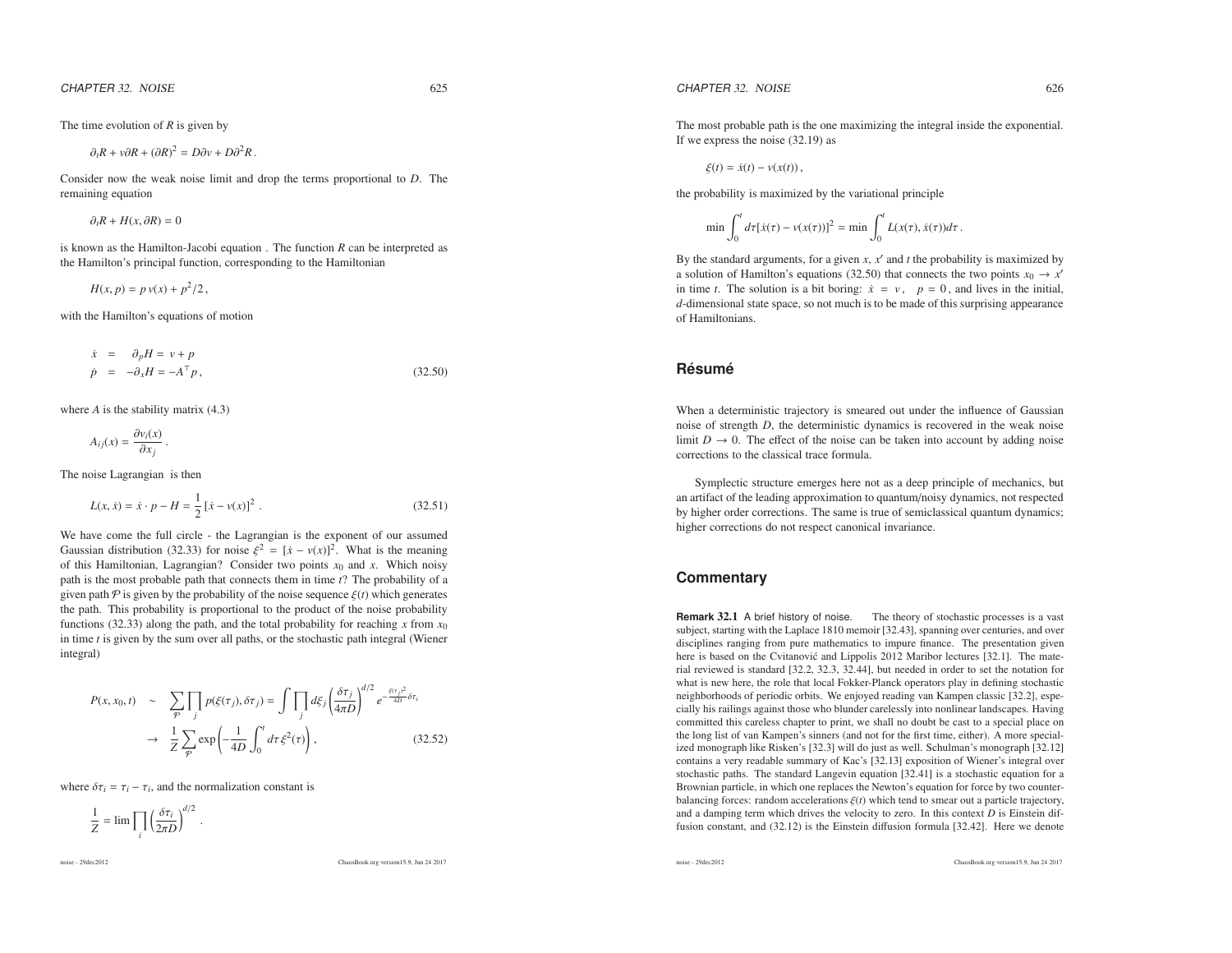by 'Langevin equation' <sup>a</sup> more general family of stochastic differential equations (32.19) with additive or multiplicative [32.48, 32.49] weak noise. Noisy *discrete time* dynamical systems are discussed in refs. [32.61, 32.62, 32.63].

In probabilist literature [32.59] the differential operator  $-\nabla \cdot (v(x)\rho(x,t)) + D \nabla^2 \rho(x,t)$ is called 'Fokker-Planck operator;' here we reserve the term 'Fokker-Planck evolution operator' for the finite time, 'Green's function' integral operator (32.32), i.e., the stochastic path (Wiener) integral [32.54, ?, 32.3] for <sup>a</sup> noisy flow, with the associated continuoustime Fokker-Planck [32.2, 32.3, 32.56] (or forward Kolmogorov) equation (32.26).

The cost function (32.33) appears to have been first introduced by Wiener as the exact solution for a purely diffusive Wiener-Lévy process in one dimension, see (32.17). Onsager and Machlup [32.19, 32.24] use it in their variational principle to study thermodynamic fluctuations in <sup>a</sup> neighborhood of single, linearly attractive equilibrium point (i.e., without any dynamics). It plays important role in the optimal control theory [32.64, 32.65]. Gaussians are often rediscovered, so Onsager-Machlup seminal paper, which studies the same attractive linear fixed point, is in literature often credited for being the first to introduce <sup>a</sup> variational method -the 'principle of least dissipation'- based on the Lagrangian of form (32.51). They, in turn, credit Rayleigh [32.20] with introducing the least dissipation principle in hydrodynamics. Onsager-Machlup paper deals only with <sup>a</sup> finite set of linearly damped thermodynamic variables, and not with <sup>a</sup> nonlinear flow orunstable periodic orbits.

Gaspard [32.23] derives <sup>a</sup> trace formula for the Fokker-Planck equation associatedwith Itó stochastic differential equations describing noisy time-continuous nonlinear dynamical systems. In the weak-noise limit, the trace formula provides estimations of the eigenvalues of the Fokker-Planck operator on the basis of the Pollicott-Ruelle resonances of the noiseless deterministic system, which is assumed to be non-bifurcating. At first order in the noise amplitude, the <sup>e</sup>ffect of noise on <sup>a</sup> periodic orbit is given in terms of the period and the derivative of the period with respec<sup>t</sup> to the pseudo-energy of the Onsager-Machlup-Freidlin-Wentzell scheme [32.24]. The dynamical 'action' Lagrangian in the exponen<sup>t</sup> of (32.32), and the associated symplectic Hamiltonian were first written down in 1970's by Freidlin and Wentzell [32.24], whose formulation of the 'large deviation principle' was inspired by the Feynman quantum path integral [32.50]. Feynman, in turn, followed Dirac [32.51] who was the first to discover that in the short-time limit the quantum propagator (imaginary time, quantum sibling of the Wiener stochastic distribution (32.17)) is exact. Gaspard [32.23] thus refers to the 'pseudo-energy of the Onsager-Machlup-Freidlin-Wentzell scheme.' M. Roncadelli [32.52, 32.53] refers to the Fokker-Planck exponen<sup>t</sup> in (32.32) as the 'Wiener-Onsager-Machlup Lagrangian,' constructs weak noise saddle-point expansion and writes transport equations for the higher order coefficients. In our exposition the setting is more general: we study fluctuationsover <sup>a</sup> state space-varying velocity field *<sup>v</sup>*(*x*).

**Remark** 32.2 Weak noise perturbation theory. DasBuch omits any discussion of the Martin-Siggia-Rose [32.55] type weak noise corrections. For an overview of possible ways for improvement of diagrammatic summation in noisy field theories, see *Chaotic Field Theory: <sup>a</sup> Sketch* [32.70]. The details are in the three papers on trace formulas for stochastic evolution operators (see also ref. [32.52]): Weak noise perturbation theory [19.9], smooth conjugation method [19.10], and local matrix representation approach [19.11]. Such corrections have not been evaluated before, probably because oneis so unsure about nature of the noise itself that *<sup>n</sup>*th order correction is beyond the point.

Doing continuous time flows requires the same kind of corrections, with diagrams standing for integrals rather than sums, though no one ever tried weakly stochastic flows incontinuous time.

**Remark** 32.3In quantum mechanics the linearized evolution operator corresponding to the linearized Fokker-Planck evolution operator (32.42) is known as the Van Vleck propagator, the basic block in the semi-classical periodic orbitquantization [A1.13], see chapter 37. *Q* covariance matrix composition rule (32.47) or its continuous time version is called 'covariance evolution' (for example, in ref. [32.66]), but it goes all the way back to Lyapunov's 1892 thesis [A1.6]. In the Kalman filter literature [32.68, 32.69] it is called 'prediction'.

**Remark** 32.4 Operator ordering. According to L. Arnold [32.44] review of the original literature, the derivations are much more delicate than what is presented here: the noise is *colored* rather than Dirac delta function in time. He refers only to the linear case as the 'Langevin equation'. The  $\delta \tau \to 0$  limit and the proper definition of  $\dot{x}(\tau)$  are deli-<br>antes in the 20.45, 20.46, 20.44, 20.47) of an integration the analizations of starketizing cate issues [32.45, 32.46, 32.44, 32.47] of no import for the applications of stochasticitystudied here: Itó and Stratanovich operator ordering issues arise in the order beyond the leading approximation considered here.

noise - 29dec2012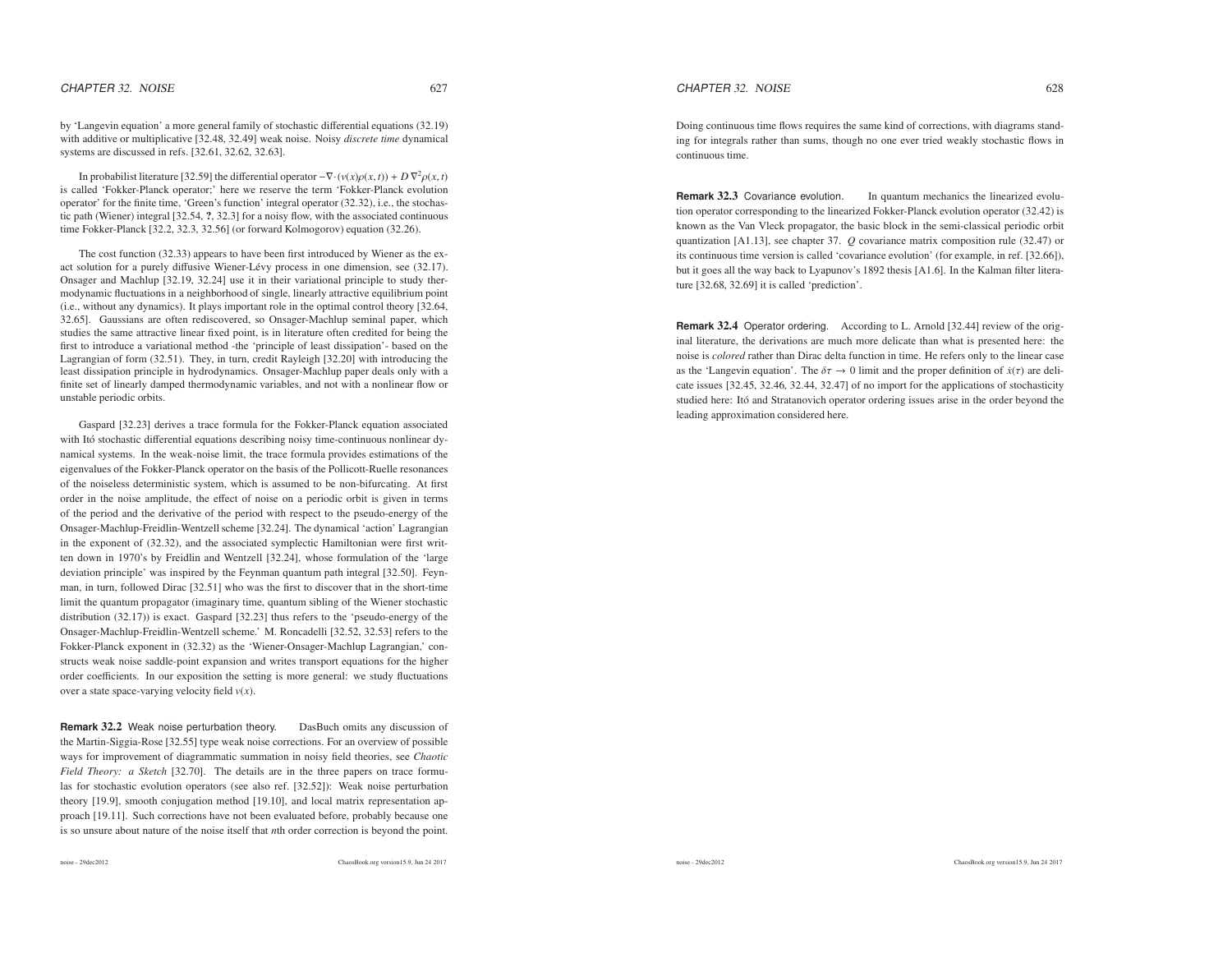$\mathcal{S}$  629

## **Exercises**

32.1. **Who ordered** 
$$
\sqrt{\pi}
$$
? Derive the Gaussian integral

$$
\frac{1}{\sqrt{2\pi}}\int_{-\infty}^{\infty}dx\,e^{-\frac{x^2}{2a}}=\sqrt{a}\,,\qquad a>0\,.
$$

assuming only that you know to integrate the exponential function  $e^{-x}$ . Hint:  $x^2$  is a radius-squared of something.  $\pi$  is related to the area or circumference of something.

32.2. *d*-dimensional Gaussian integrals. Show that theGaussian integral in *<sup>d</sup>*-dimensions is <sup>g</sup>iven by

$$
Z[J] = \frac{1}{(2\pi)^{d/2}} \int d^d x \, e^{-\frac{1}{2}x^T \cdot M^{-1} \cdot x + x \cdot J}
$$
  
=  $|\det M|^{\frac{1}{2}} e^{\frac{1}{2} J^T \cdot M \cdot J},$  (32.53)

where *M* is a real positive definite  $[d \times d]$  matrix, i.e., a matrix with strictly positive eigenvalues, *<sup>x</sup>* and *<sup>J</sup>* are *<sup>d</sup>* dimensional vectors, and  $(\cdots)^{\top}$  denotes the transpose. This integral you will see over and over in statistical mechanics and quantum field theory: it's called 'free field theory', 'Gaussian model', 'Wick expansion' etc.. This is the starting, 'propagator' term in any perturbation expansion.

Here we require that the real symmetric matrix*M* in the exponen<sup>t</sup> is strictly positive definite, otherwise the integral is infinite. Negative eigenvalues can be accommodated by taking <sup>a</sup> contour in the complex plane [36.9], see exercise 32.4 *Fresnel integral*. Zero eigenvalues require stationary phase approximations that go beyond the Gaussian saddle point approximation, typically to the Airy-function type stationary points, see exercise 36.4 *Airy function for large arguments*.

32.3. Errors add up as sums of squares. Show that theconvolution

$$
[f * g](x) = \int d^d y f(x - y)g(y)
$$

of (normalized) Gaussians

$$
f(x) = \frac{1}{\det (2\pi \Delta_1)^{1/2}} e^{-\frac{1}{2}x^T \cdot \frac{1}{\Delta_1} \cdot x}
$$
  

$$
g(x) = \frac{1}{\det (2\pi \Delta_2)^{1/2}} e^{-\frac{1}{2}x^T \cdot \frac{1}{\Delta_2} \cdot x}
$$

is given by

$$
[f * g](x) = \frac{1}{(2\pi)^{d/2}} \frac{1}{(\det(\Delta_1 + \Delta_2))^{1/2}} e^{-\frac{1}{2}x^\top (\Delta_1 + \Delta_2)^{-1} \cdot x}.
$$

exerNoise - 4dec2014

In other words, covariances <sup>∆</sup>*<sup>j</sup>* add up. This is the *<sup>d</sup>* dimenional statement of the familiar fact that cumulative error squared is the sum of squares of individual errors. When individual errors are small, and you are adding up <sup>a</sup> sequence of them in time, you ge<sup>t</sup> Brownian motion. If the individual errors are small and added independently to <sup>a</sup> solution of <sup>a</sup> determinist equation, you ge<sup>t</sup> Langevinand Fokker-Planck equations.

(A hint: Fourier transform of <sup>a</sup> convolution is the product of Fourier transforms. Or complete <sup>a</sup> square in theexponent.)

#### 32.4. Fresnel integral.

(a) Derive the Fresnel integral

$$
\frac{1}{\sqrt{2\pi}}\int_{-\infty}^{\infty}dx\ e^{-\frac{x^2}{2ia}}=\sqrt{ia}=|a|^{1/2}e^{i\frac{\pi}{4}\frac{a}{|a|}}.
$$

Consider the contour integral  $I_R$  =  $\int_{C(R)} \exp(iz^2) dz$ , where  $C(R)$  is the closed circular sector in the upper half-plane with boundary points 0, *R* and *R* exp( $i\pi/4$ ). Show that  $I_R = 0$  and that  $\lim_{R \to \infty} \int_{C_1(R)} \exp(iz^2) dz = 0$ , where  $C_1(R)$  is the contour integral along the circular sector from*R* to  $R \exp(i\pi/4)$ . [Hint: use  $\sin x \ge (2x/\pi)$  on  $0 \le x \le \pi/2$ .] Then, by breaking up the contour *C*(*R*) into three components, deduce that

$$
\lim_{R \to \infty} \left( \int_0^R e^{ix^2} dx - e^{i\pi/4} \int_0^R e^{-r^2} dr \right)
$$

!

vanishes, and, from the real integration $\int_0^\infty \exp(-x^2) dx = \sqrt{\pi}/2$ , deduce that

$$
\int_0^\infty e^{ix^2} dx = e^{i\pi/4} \sqrt{\pi/2}.
$$

Now rescale *x* by real number  $a \neq 0$ , and complete the derivation of the Fresnel integral.

(b) In exercise 32.2 the exponen<sup>t</sup> in the *<sup>d</sup>*-dimensional Gaussian integrals was real, so the real symmetricmatrix  $M$  in the exponent had to be strictly pos itive definite. However, in quantum physics one often has to evaluate the *<sup>d</sup>*-dimenional Fresnel integral

$$
\frac{1}{(2\pi)^{d/2}}\int d^d\phi \, e^{-\frac{1}{2i}\phi^\top \cdot M^{-1}\cdot \phi + i\phi \cdot J},
$$

with <sup>a</sup> Hermitian matrix*<sup>M</sup>*. Evaluate it. What are conditions on its spectrum in order that the integral be well defined?

**EXERCISES**  $\mathbf{S}$  630

32.5. Solving the Lyapunov differential equation. Con-32.6. Solving the Lyapunov differential equation. Prove tinuous time Lyapunov evolution equation for <sup>a</sup> covariance matrix *Q*(*t*) is <sup>g</sup>iven by

 $\dot{Q} = A Q + Q A^{T} + \Delta,$  (32.54)

where  $\{Q, A, \Delta\}$  are  $[d \times d]$  matrices. The superscript ( )<sup>™</sup> indicates the transpose of the matrix. The stability matrix *A* = *A*(*x*) and the noise covariance matrix  $\Delta = \Delta(x)$ <br>are given. They are evaluated on a trajectory  $x(t)$  and are given. They are evaluated on <sup>a</sup> trajectory *<sup>x</sup>*(*t*), and thus vary in time,  $A(t) = A(x(t))$  and  $\Delta(t) = \Delta(x(t))$ .<br>Determine the covariance matrix  $O(t)$  for a given initial Determine the covariance matrix *Q*(*t*) for <sup>a</sup> <sup>g</sup>iven initial condition *Q*(0), by taking the following steps:

(a) Write the solution in the form

 $Q(t) = J(t)[Q(0) + W(t)]J^{\top}(t),$ 

with the Jacobian matrix *<sup>J</sup>*(*t*) satisfying

$$
\dot{J}(t) = A(t) J(t), \qquad J(0) = I, \qquad (32.55)
$$

with *I* the  $[d \times d]$  identity matrix. The Jacobian matrix at time *<sup>t</sup>*,

$$
J(t) = \hat{T}e^{\int_0^t d\tau A(\tau)}, \qquad (32.56) \quad 32.8.
$$

where  $\hat{T}$  denotes the 'time-ordering' operation, can be evaluated by integrating (32.55).

(b) Show that*W*(*t*) satisfies

$$
\dot{W} = \frac{1}{J} \Delta \frac{1}{J^T}, \qquad W(0) = 0.
$$

(c) Integrate (32.54) to obtain

$$
Q(t) = J(t) \left[ Q(0) + \int_0^t d\tau \frac{1}{J(\tau)} \Delta(\tau) \frac{1}{J^\top(\tau)} \right] J^\top(t).
$$
\n(32.58)

(d) If *<sup>A</sup>*(*t*) commutes with itself throughout the interval  $0 \leq \tau \leq t$ , the time-ordering operation is redundant, and we have the explicit solution $J(t, t') = \exp \int_{t'}^{t} d\tau A(\tau)$ . Show that in this case the solution reduces to

$$
Q(t) = J(t) Q(0) J(t)^{\top} \qquad (32.59)
$$
  
+ 
$$
\int_{0}^{t} dt' J(t, \tau') \Delta(\tau') J(t, \tau')^{\top}.
$$

(e) It is hard to imagine a time dependent  $A(t)$  = *A*(*x*(*t*)) that would be commuting. However, in the neighborhood of an equilibrium point *<sup>x</sup>*∗ one can approximate the stability matrix with its timeindependent linearization,  $A = A(x^*)$ . Show that in that case (32.56) reduces to

$$
J(t,t')=e^{(t-t')A},
$$

and (32.59) to what?

exerNoise - 4dec2014

$$
Q = \int_{0}^{\infty} dt \, e^{tA} \Delta e^{tA^{\top}}, \qquad (32.60)
$$

and that this solution is unique. (P. Cvitanović

 $AQ + QA^{T} = -\Delta < 0$ .

32.7. Solving the discrete Lyapunov equation. Prove thatif*M* is contracting, the discrete Lyapunov equation

that if *<sup>A</sup>* is stable, the continuous Lyapunov equation

$$
Q - MQM^{\top} = \Delta > 0
$$

has <sup>a</sup> solution

has <sup>a</sup> solution

$$
Q = \sum_{k=0}^{\infty} M^k \Delta M^{k\top}, \qquad (32.61)
$$

and that this solution is unique. (P. Cvitanović

 Continuous vs. discrete time Lyapunov equation. Show that the continuous Lyapunov equation solution(suited to <sup>a</sup> Laplace transform),

$$
Q = \int_{0}^{\infty} dt \, e^{tA} \Delta e^{tA^{\top}}, \qquad A < 0
$$

is equivalent to the discrete Lyapunov equation solution (suited to <sup>a</sup> Z-transform),

$$
Q = \sum_{k=0}^{\infty} M^k \bar{\Delta} M^{k\top}, \qquad |M| < 1,
$$

where

 $(32.57)$ 

$$
M = e^A , \quad \bar{\Delta} = \int_0^1 dt \, e^{tA} \Delta e^{tA^\top} .
$$

Parenthetically, often the notation does not distinguish $m \Delta$ . It should. (P. Cvitanović) ∆¯ from

32.9. Lyapunov differential equation in resolvent form. Show that the continuous Lyapunov equation solution,

$$
Q = \int\limits_{0}^{\infty} dt \, e^{tA} \Delta e^{tA^{\top}}, \qquad A < 0 \,,
$$

is equivalent to

$$
\frac{1}{2\pi}\int_{-\infty}^{\infty} d\omega \, \frac{1}{i\omega - A} \Delta \frac{1}{-i\omega - A^{\top}}.
$$

(P. Cvitanović

ChaosBook.org version15.9, Jun <sup>24</sup> <sup>2017</sup>

*Q* <sup>=</sup>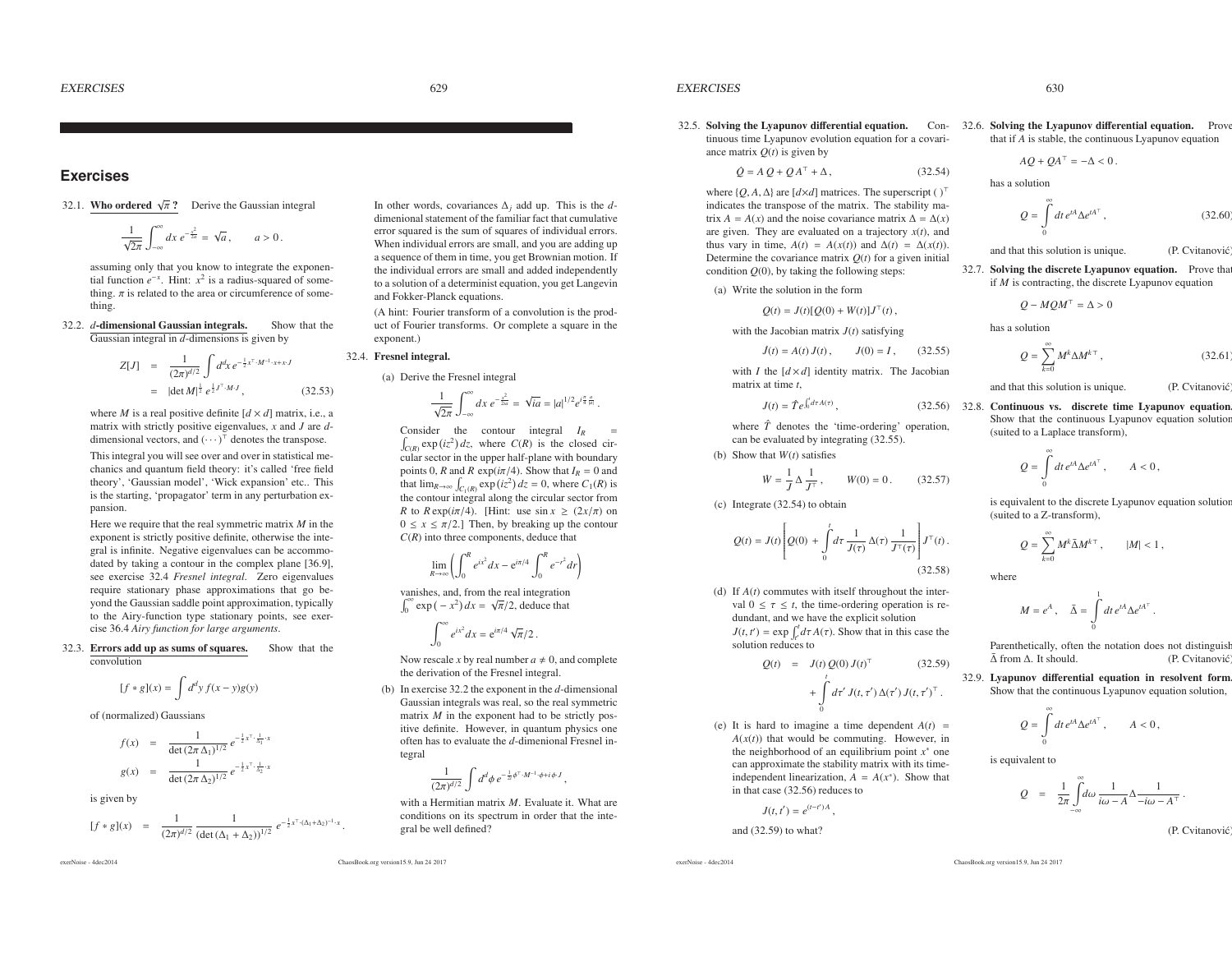### **EXERCISES**

32.10. Discrete time Lyapunov equation in the resolventform. Show that the continuous Lyapunov equation solution,

$$
Q = \int\limits_0^\infty dt \, e^{tA} \Delta e^{tA^\top} \,, \qquad A < 0 \,,
$$

is equivalent to the discrete Lyapunov equation solutionin resolvent form,

$$
Q=\frac{1}{2\pi}\int\limits_0^{2\pi}d\omega\,\frac{1}{1-e^{-i\omega}M}\bar{\Delta}\frac{1}{1-e^{i\omega}M^\top}\;.
$$

(P. Cvitanović)

32.11. Noise ovariance matrix for <sup>a</sup> discrete time periodicorbit.

 $\mathcal{S}$  631

(a) Prove that the covariance matrix at <sup>a</sup> periodic point*xa* on <sup>a</sup> limit cycle *<sup>p</sup>*,

$$
Q_a = M_{p,a} Q_a M_{p,a}{}^{\top} + \Delta_{p,a} , \qquad (32.62)
$$

where

 $\Delta_{p,a}$  =  $\Delta_a + M_{a-1} \Delta_{a-1} M_{a-1}^T + M_{a-2}^2 \Delta_{a-2} (M_{a-2}^2)^T$  $+\cdots+ M_{a-n_p+1}^{n_p-1} \Delta_{a-n_p+1} (M_{a-n_p+1}^{n_p-1})^{\top}$  (32.63)

is the noise accumulated per <sup>a</sup> single transversal of theperiodic orbit,  $M_{p,a} = M_p(x_a)$  is the cycle Jacobian matrix  $(4.5)$  evaluated on the periodic point  $x_a$ , and we have used the periodic orbit condition  $x_{a+n_p} = x_a$ .

(b) Derive the analogous formulas for the adjoint Fokker-Planck covariance matrix at <sup>a</sup> periodic point *<sup>x</sup><sup>a</sup>*on <sup>a</sup> repelling cycle *p*.

### REFERENCES

### References

- [32.1] P. Cvitanović and D. Lippolis. Knowing when to stop: How noise frees us from determinism. In M. Robnik and V. G. Romanovski, editors, *Let's Face Chaos through Nonlinear Dynamics*, pages 82–126, Melville, New York, 2012. Am. Inst. of Phys. arXiv:1206.5506.
- [32.2] N. G. van Kampen, *Stochastic Processes in Physics and Chemistry* (NorthHolland, Amsterdam 1992).
- [32.3] H. Risken, *The Fokker-Planck Equation: Methods of Solution and Applications* (Springer-Verlag, New York, 1996).
- [32.4] W. Dittrich and M. Reuter, *Classical and Quantum Dynamics: From Classical Paths to Path Integrals* (Springer-Verlag, Berlin 1994).
- [32.5] E. M. Lifshitz and L. P. Pitaevskii, *Physical Kinetics* (Pergamon, London1981).
- [32.6] C. Itzykson and J.-M. Drouffe, *Statistical field theory* (Cambridge U. Press, 1991).
- [32.7] V. Ambegaokar, *Reasoning about luck; probability and its uses in <sup>p</sup>hysics*(Cambridge Univ. Press, Cambridge 1996).
- [32.8] B. Sakita, *Quantum theory of many variable systems and fields* (WorldScientific, Singapore 1985).
- [32.9] G. E. Uhlenbeck, G. W. Ford and E. W. Montroll, *Lectures in StatisticalMechanics* (Amer. Math. Soc., Providence R.I., 1963).
- [32.10] M. Kac, "Random walk and the theory of Brownian motion," (1946), reprinted in ref. [32.11].
- [32.11] N. Wax, ed., *Selected Papers on Noise and Stochastic Processes* (Dover, New York 1954).
- [32.12] L. S. Schulman, *Techniques and Applications of Path Integration* (Wiley-Interscience, New York 1981).
- [32.13] M. Kac, *Probability and Related Topics in Physical Sciences* (Wiley-Interscience, New York 1959).
- [32.14] E. Nelson, *Quantum Fluctuations* (Princeton Univ. Press 1985).
- [32.15] H. Kunita, *Stochastic Flows and Stochastic Di*ff*erential Equations* (Cambridge Univ. Press, Cambridge 1990).
- [32.16] H. Haken and G. Mayer-Kress, *Z. f. Physik* <sup>B</sup> <sup>43</sup>, <sup>185</sup> (1981).

[32.17] M. Roncadelli, *Phys. Rev.* E 52, 4661 (1995).

[32.18] G. Ryskin, *Phys. Rev.* E 56, 5123 (1997).

[32.19] L. Onsager and S. Machlup, *Phys. Rev.* 91, 1505, 1512 (1953).

 $\mathbf{S}$  632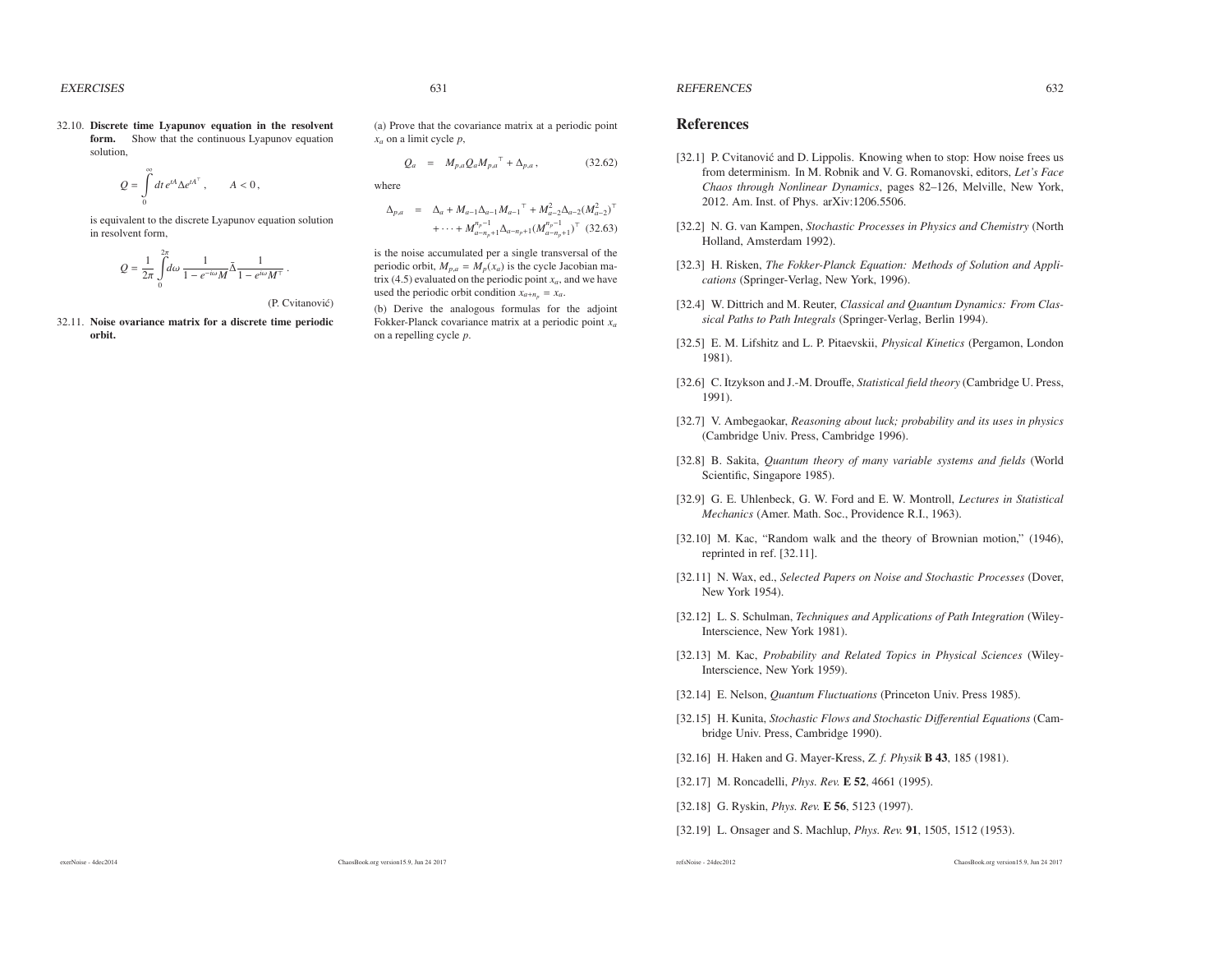### References

## $\sim$  633

References

- [32.20] Lord Rayleigh, *Phil. Mag.* 26, 776 (1913).
- [32.21] G. E. Uhlenbeck and L. S. Ornstein, *Phys. Rev.* 36, 823 (1930).
- [32.22] M. Jacobsen, *Bernoulli J. of Math. Stat. and Prob.* 2, 271 (1997).
- [32.23] P. Gaspard, "Trace Formula for Noisy Flows," *J. Stat. Phys.* <sup>106</sup>, <sup>57</sup>(2002).
- [32.24] M. I. Freidlin and A. D. Wentzel, *Random Perturbations of DynamicalSystems*, (Springer, New York 1998).
- [32.25] E. Gozzi, M. Reuter and W. D. Thacker, *Phys. Rev.* D 40, 3363 (1989).
- [32.26] E. Gozzi and M. Reuter, *Phys. Lett.* 233B, 383 (1989);
- [32.27] E. Gozzi and M. Reuter, 240B, 137 (1990).
- [32.28] E. Gozzi, M. Reuter and W. D. Thacker, *Phys. Rev.* D 46, 757 (1992).
- [32.29] E. Gozzi, M. Reuter and W. D. Thacker, *Chaos, Solitons and Fractals* <sup>2</sup>, 441 (1992).
- [32.30] R. Benzi, G. Paladin, G. Parisi and A. Vulpiani, *J. Phys.* A 18, 2157(1985).
- [32.31] R. Graham, *Europhys. Lett.* 5, 101 (1988).
- [32.32] R. Graham and T. T´el, *Phys. Rev. A* <sup>35</sup>, <sup>1382</sup> (1987).
- [32.33] L. Arnold and V. Wihstutz, *Lyapunov exponents*, *Lecture Notes in Math.* 1186 (Springer-Verlag, New York 1986).
- [32.34] M. V. Feigelman and A. M. Tsvelik, *Sov. Phys. JETP* <sup>56</sup>, <sup>823</sup> (1982).
- [32.35] G. Parisi and N. Sourlas, *Nucl. Phys.* B206, 321 (1982).
- [32.36] F. Langouche et al., *Functional integration and semiclassical expansion*(Reidel, Dordrecht 1982).
- [32.37] O. Cepas and J. Kurchan, "Canonically invariant formulation of Langevin and Fokker-Planck equations," *European Phys. J.* <sup>B</sup> <sup>2</sup>, <sup>221</sup> (1998); arXiv:cond-mat/9706296.
- [32.38] S. Tanase-Nicola and J. Kurchan, "Statistical-mechanical formulation of Lyapunov exponents;" arXiv:cond-mat/0210380.
- [32.39] M. Abramowitz and I. A. Stegun, editors. *Handbook of MathematicalFunctions*. Dover, New York, 1964.
- [32.40] H. Takada, Y. Kitaoka, and Y. Shimizua. Mathematical index and model in stabirometry. *Forma*, 16:17–46, 2001.
- [32.41] S. Chandrasekhar. Stochastic problems in physics and astronomy. *Rev. Mod. Phys.*, 15:1, 1943.

#### refsNoise - 24dec2012

- [32.42] A. Einstein. Über die von der molekularkinetischen Theorie der Wärme geforderte Bewegung von in ruhenden Flüssigkeiten suspendierten Teilchen. *Ann. Physik*, 17:549, 1905.
- [32.43] P. S. Laplace. Mémoire sur les intégrales définies et leur application aux probabilités, et spécialement à la recherche du milieu qu'il faut choisir entre les <sup>r</sup>´esultats des observations. *Mem. Acad. Sci. (I), XI, Section V.*, pages375–387, 1810.
- [32.44] L. Arnold. *Stochastic Di*ff*erential Equations: Theory and Applications*. Wiley, New York, 1974.
- [32.45] K. Itô, Stochastic integral, Proc. Imp. Acad. Tokyo 20 (1944) 519–524.
- [32.46] R. L. Stratonovich, Conditional Markov Processes and Their Application to the Theory of Control, Elsevier, New York, 1968.
- [32.47] R. F. Fox, Gaussian stochastic processes in physics, Phys. Rep. 48 (1978) 179–283.
- [32.48] C. Kuehn. Deterministic continutation of stochastic metastable equilibria via Lyapunov equations and ellipsoids, 2011. arXiv:1106.3479.
- [32.49] J. L. Doob. The Brownian movement and stochastic equations. *Ann. Math.*, 43:351–369, 1942.
- [32.50] R. Feynman, A. Hibbs, Quantum Mechanics and Path Integrals, McGraw-Hill Book Co., New York, 1965.
- [32.51] P. A. M. Dirac, The Lagrangian in quantum mechanics, Phys. Z. Sowjetunion 3 (1933) 64–72.
- [32.52] M. Roncadelli, Small-fluctuation expansion of the transition probability for <sup>a</sup> diffusion process, Phys. Rev. E 52 (1995) 4661.
- [32.53] A. Defendi, M. Roncadelli, Semiclassical approximation as a small-noise expansion, J. Phys. A 28 (1995) L515–L520.
- [32.54] B. Shraiman, C. E. Wayne, and P. C. Martin. Scaling theory for noisy period-doubling transitions to chaos. *Phys. Rev. Lett.*, 46:935–939, 1981.
- [32.55] P. C. Martin, E. D. Siggia, and H. A. Rose. Statistical mechanics of classical systems. *Physical Review A*, 8:423–437, 1973.
- [32.56] Bernt Øksendal. *Stochastic Di*ff*erential Equations*. Springer, New York, 2003.
- [32.57] H. Dekker and N. G. Van Kampen. Eigenvalues of a diffusion process with <sup>a</sup> critical point. *Phys. Lett. A*, 73:374–376, 1979.
- [32.58] P. Gaspard, G. Nicolis, A. Provata, and S. Tasaki. Spectral signature of the pitchfork bifurcation: Liouville equation approach. *Phys. Rev. <sup>E</sup>*, 51:74, 1995.